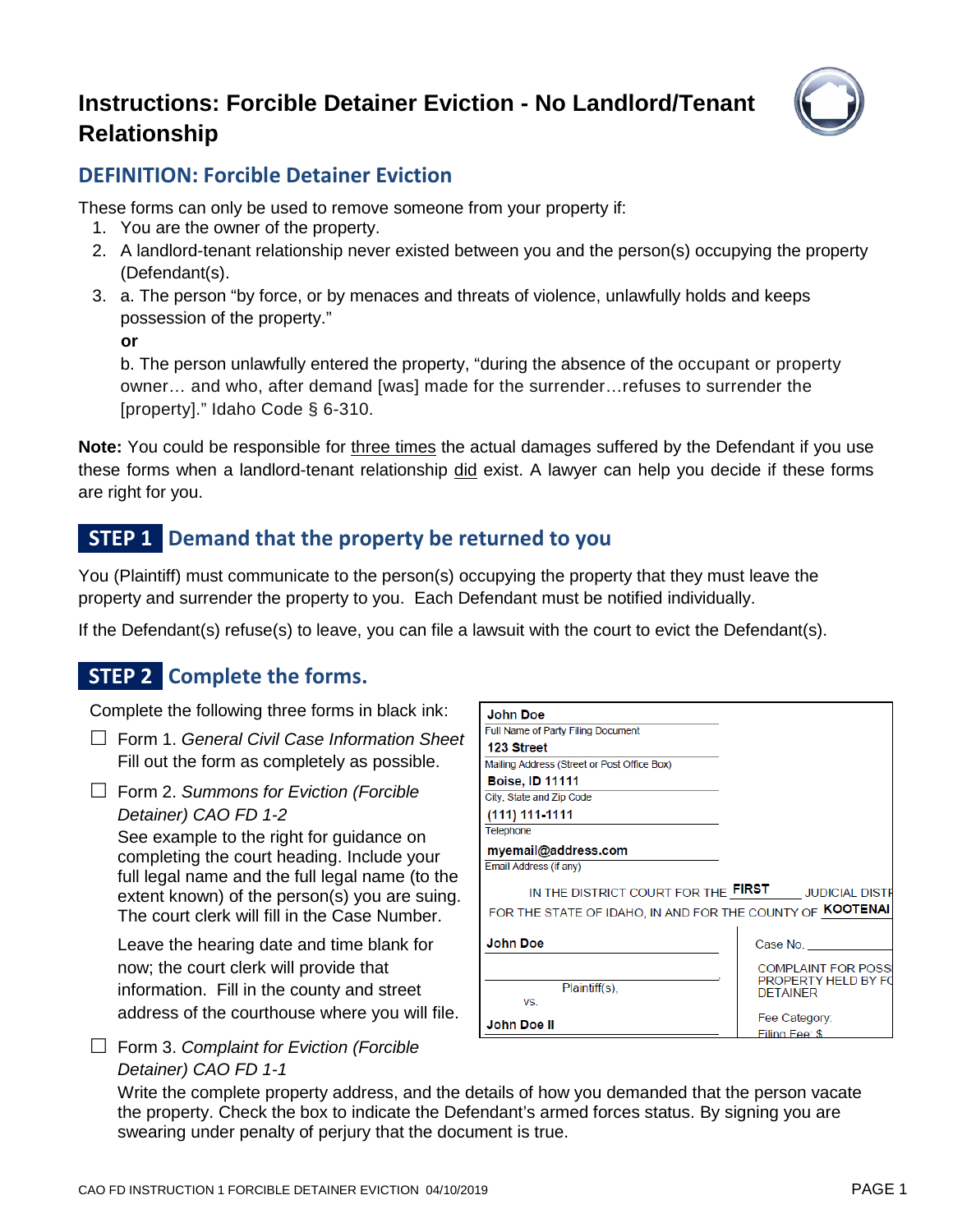# **STEP 3 Make copies.**

Make at least 2 copies of the *Complaint* and *Summons*:

- original for the court,
- 1 copy for yourself, and
- 1 copy for each Defendant.

Only the original copy of the *Civil Case Information Sheet* is needed.

### **STEP 4 File the forms with the court.**

Take the forms, all copies, and the filing fee to the court to file the case. The clerk will file stamp your paperwork, open a new case file, and return the copies to you. The clerk will set a court date for you, and fill it in on each copy of the *Summons*.

### **STEP 5 Have someone deliver (serve) a copy to the Defendant(s).**

You must notify the Defendant(s) of the court case and upcoming trial date by having an adult deliver the *Summons* and *Complaint* to the Defendant(s); this is called "personal service." The Defendant(s) must receive the forms at least twenty-four (24) hours before the scheduled hearing time.

- For **personal** service, choose **1** of these options:
	- a. Pay the **Sheriff's office** to serve the papers. You must tell them exactly where to find each Defendant. The Sheriff will either give you the *Return of Service* or file it directly with the court clerk.
	- b. Pay a professional **process server** to deliver the forms to each Defendant. Or
	- c. **Ask someone 18 or older** not **you** or anyone else involved in the case – to personally give each Defendant a copy of the forms.



#### **Ask the server to complete the Affidavit of Service**

Once the server completes and signs *Form 4*. *Affidavit of Service* (*CAO FD 2-1)*, it will be returned to you to file with the court at the time of your trial.

If you are unable to have the documents delivered to Defendant in time you can go back to the court clerk, with another Summons and copies and ask for another trial date.

# **STEP 6 Prepare for Trial.**

Complete the heading on the following forms and fill in the case number:

Form 5. *Judgment for Eviction CAO FD 8-1*

Fill in the complete property address, and the total costs you paid for service fees and filing fees. Leave the date and signature line blank; the judge will sign it.

On the last page, Clerk's Certificate of Service, fill in yours and Defendant(s)' name and mailing address. Leave the date and signature line blank; the clerk will date and sign it.

Form 6. *Memorandum of Costs CAO FD 7-2*